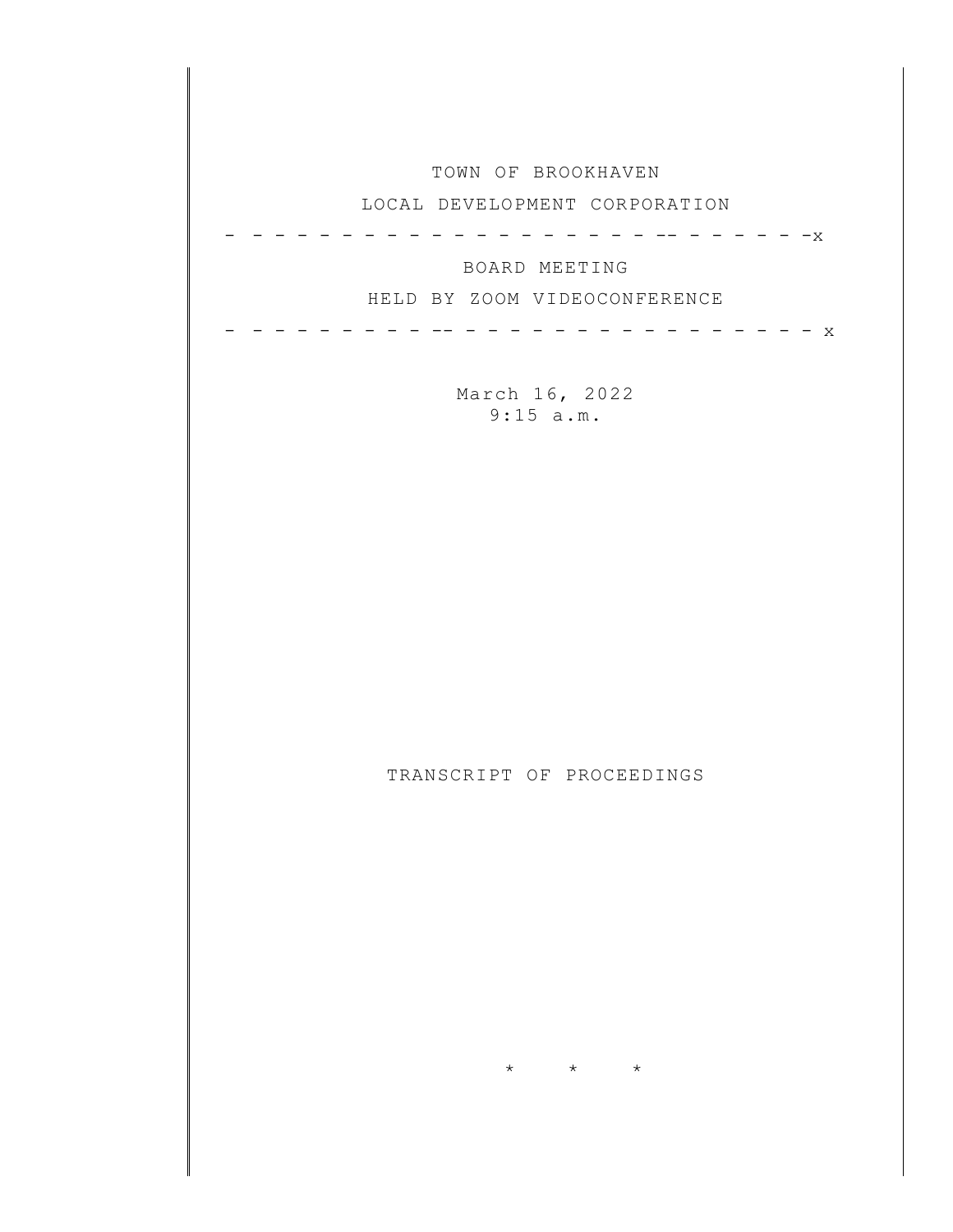## **MEMBERS:**

FREDERICK C. BRAUN, III MARTIN G. CALLAHAN FELIX J. GRUCCI, JR. GARY POLLAKUSKY ANN-MARIE SCHEIDT FRANK C. TROTTA

## **ALSO PRESENT:**

LISA M. G. MULLIGAN, CHIEF EXECUTIVE OFFICER LORI J. LaPONTE, CHIEF FINANCIAL OFFICER JOCELYN LINSE, EXECUTIVE ASSISTANT TERRI ALKON, ADMINISTRATIVE ASSISTANT AMY ILLARDO, ADMINISTRATIVE ASSISTANT WILLIAM F. WEIR, ESQ., NIXON PEABODY HOWARD R. GROSS, ESQ., WEINBERG GROSS & PERGAMENT LLP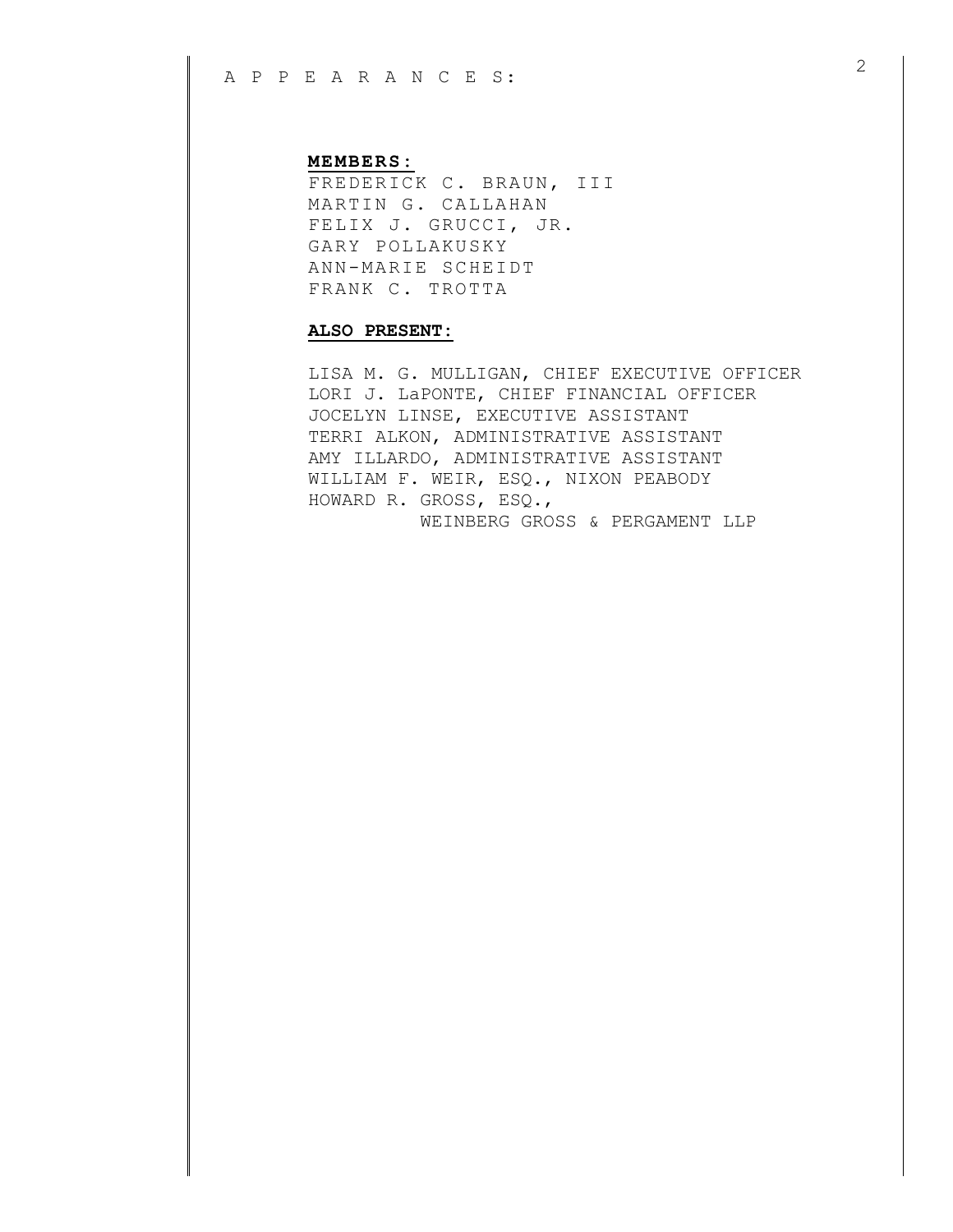| $\mathbf{1}$   | MR. BRAUN: We will now open the               |
|----------------|-----------------------------------------------|
| $\overline{2}$ | meeting, the regularly scheduled meeting of   |
| $\overline{3}$ | the Town of Brookhaven Local Development      |
| $\overline{4}$ | Corporation. It is 9:15.                      |
|                |                                               |
| 5              | MS. MULLIGAN: Joce, will you bring            |
| 6              | Marty in, please. Thank you.                  |
| $\tau$         | MR. BRAUN: The following board members        |
| 8              | are present: Mr. Callahan, Mr. Grucci, Mr.    |
| 9              | Pollakusky, Ms. Scheidt, Mr. Trotta, Mr.      |
| 10             | Braun. A quorum is present.                   |
| 11             | Lisa?                                         |
| 12             | MS. MULLIGAN: Today's meeting has been        |
| 13             | convened in accordance with Chapter 417 of    |
| 14             | the laws of 2021 effective September 2, 2021, |
| 15             | through March 16, 2022, permitting local      |
| 16             | governments to hold public meetings by        |
| 17             | telephone and videoconference.                |
| 18             | MR. GRUCCI: Excuse me, Fred?                  |
| 19             | MR. BRAUN: Yes, sir.                          |
| 20             | MR. GRUCCI: When you were just                |
| 21             | announcing the board members, I believe you   |
| 22             | said Mr. Callahan. Is he in the meeting?      |
| 23             | MR. BRAUN: He is in the regularly             |
| 24             | scheduled meeting.                            |
| 25             | MS. MULLIGAN: He is now.                      |
|                |                                               |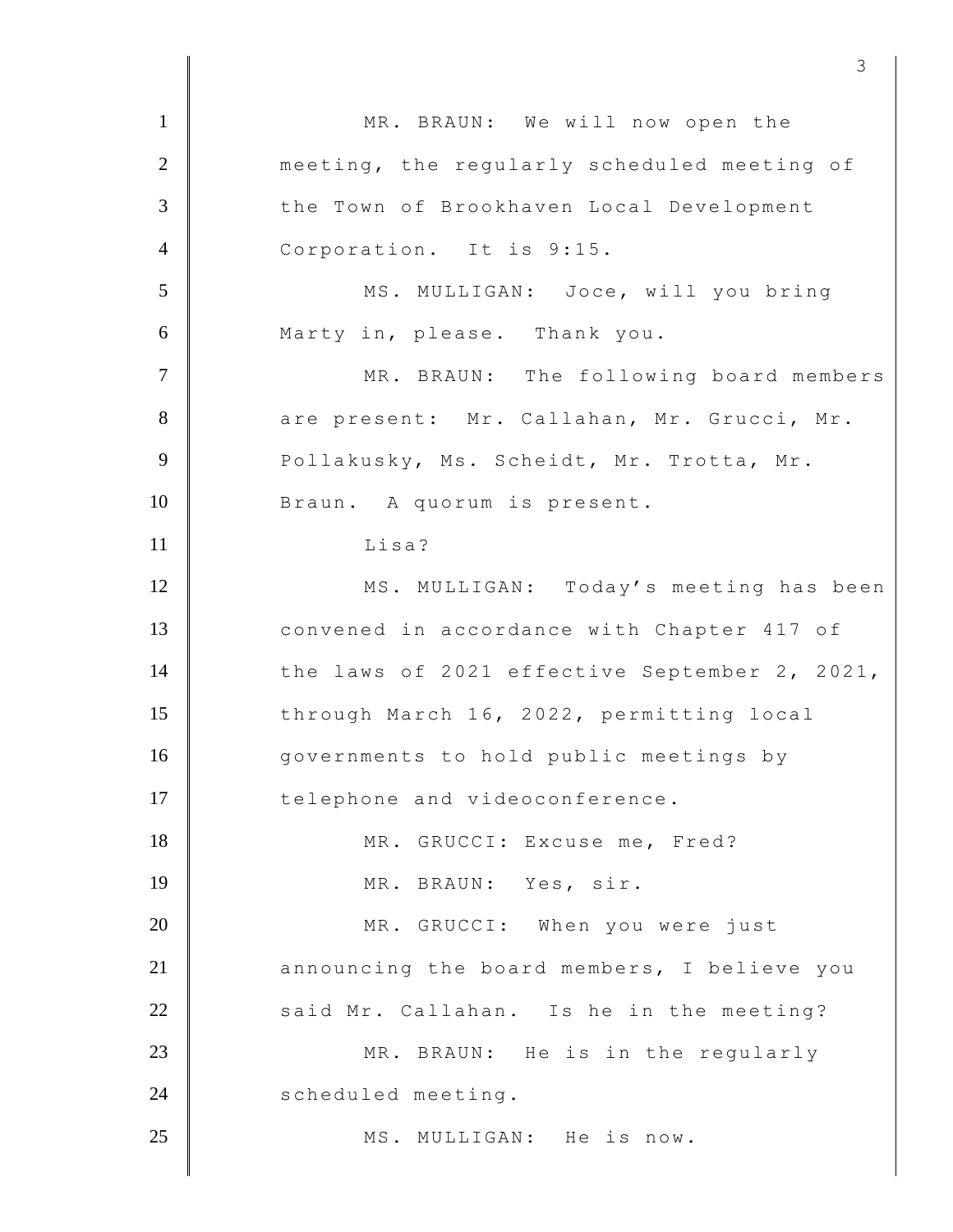1 MR. BRAUN: Yes. He could not 2 participate -- 3 MR. CALLAHAN: I couldn't be in the 4 audit meeting, Felix. 5 MR. GRUCCI: Okay, I'm sorry. 6 MR. BRAUN: No, no, good question. 7 | MS. MULLIGAN: Felix, it was a test and 8 vou passed. 9 MS. SCHEIDT: Does that mean the rest 10 of us flunked? 11 | MS. MULLIGAN: He just gets bonus 12 **points** for what that's worth. 13 MR. GRUCCI: That would be one of the 14 first tests of my educational life that I 15 passed. 16 | MS. SCHEIDT: Don't believe that for a 17 second. 18 MR. BRAUN: The minutes of our meeting 19 **O** of February 14th have been circulated to 20 everyone. Motion to accept those? 21 | MR. GRUCCI: So moved. Felix Grucci. 22 MR. BRAUN: Is there a second? 23 MS. SCHEIDT: Second. 24 MR. TROTTA: Second. Frank Trotta. 25 | MR. BRAUN: It's a transcription, but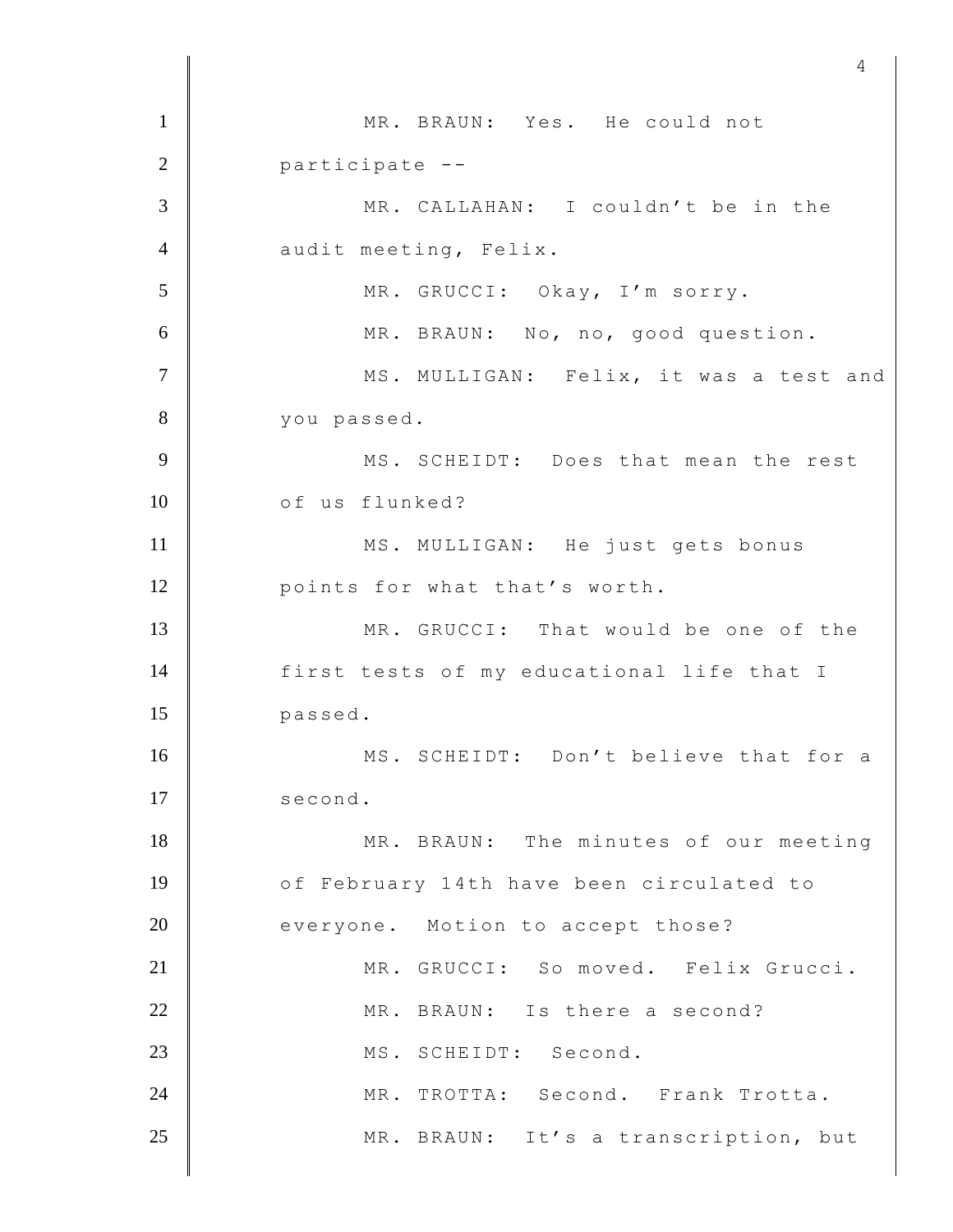1 are there any questions about those minutes? 2 Hearing none. On the vote. 3 Mr. Callahan? 4 MR. CALLAHAN: Yes. 5 MR. BRAUN: Mr. Grucci? 6 MR. GRUCCI: Yes. 7 | MR. BRAUN: Mr. Pollakusky? 8 MR. POLLAKUSKY: Yes. 9 MR. BRAUN: Ms. Scheidt? 10 | MS. SCHEIDT: Yes. 11 MR. BRAUN: Mr. Trotta? 12 MR. TROTTA: Yes. 13 | MR. BRAUN: Mr. Braun votes yes. 14 Motion carries. 15 | Lori, I'll turn it over to you. 16 MS. LAPONTE: Okay. Included in your 17 **package is the operating results as of** 18 January 31st, 2022, compare it to budget. 19 | I've also included on the spreadsheet  $20$   $\parallel$  our annual budget all the way to the right. 21 For the month of January, in the LDC, our 22 revenue is our annual administrative fee that 23 we bill the projects. All has been billed, 24 Teceived and paid as of current date. 25 **And the expenses are just our normal**,

 $5<sup>th</sup>$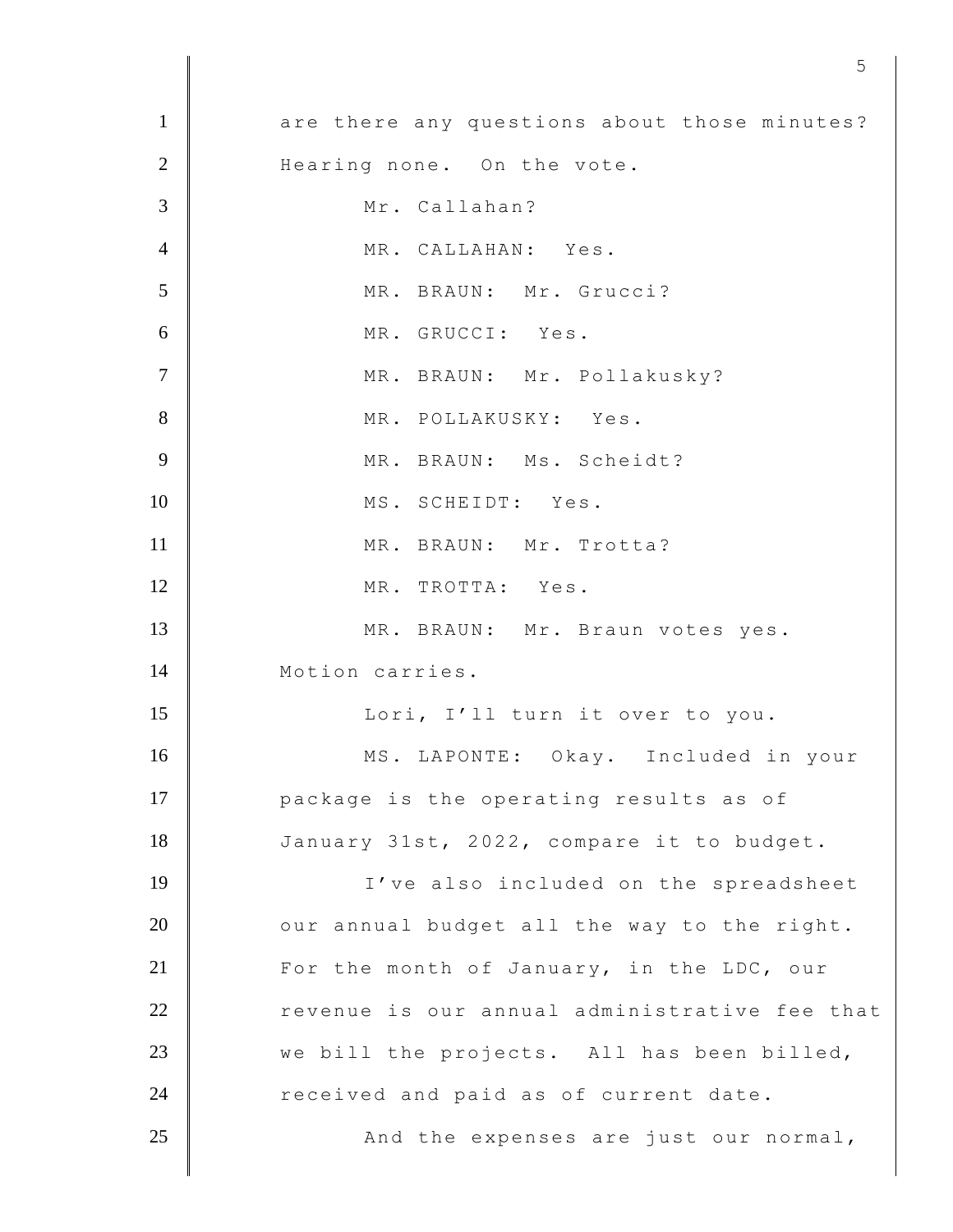1 recurring monthly expenses, and are there any 2 questions on this report? Okay. 3 MR. BRAUN: Hearing none, we need a 4 motion to accept Lori's report. 5 MR. TROTTA: Motion. Frank Trotta. 6 MR. BRAUN: Second? 7 | MS. SCHEIDT: Second, with thanks to 8 Lori for saving us bucks on insurance. 9 MS. LAPONTE: Okay. 10 | MR. BRAUN: Mr. Callahan? 11 MR. CALLAHAN: Yes. 12 MR. BRAUN: Mr. Grucci? 13 MR. GRUCCI: Yes. 14 MR. BRAUN: Mr. Pollakusky? 15 MR. POLLAKUSKY: Yes. 16 MR. BRAUN: Ms. Scheidt? 17 | MS. SCHEIDT: Yes. 18 MR. BRAUN: Mr. Trotta? 19 MR. TROTTA: Yes. 20 MR. BRAUN: Mr. Braun votes yes. 21 Motion carries. 22 MS. LAPONTE: Next item on my report, I 23 **want to mention that all payments that are** 24 Tequired to be made timely have been made so 25 timely. I don't think we need a vote on

 $\sim$  6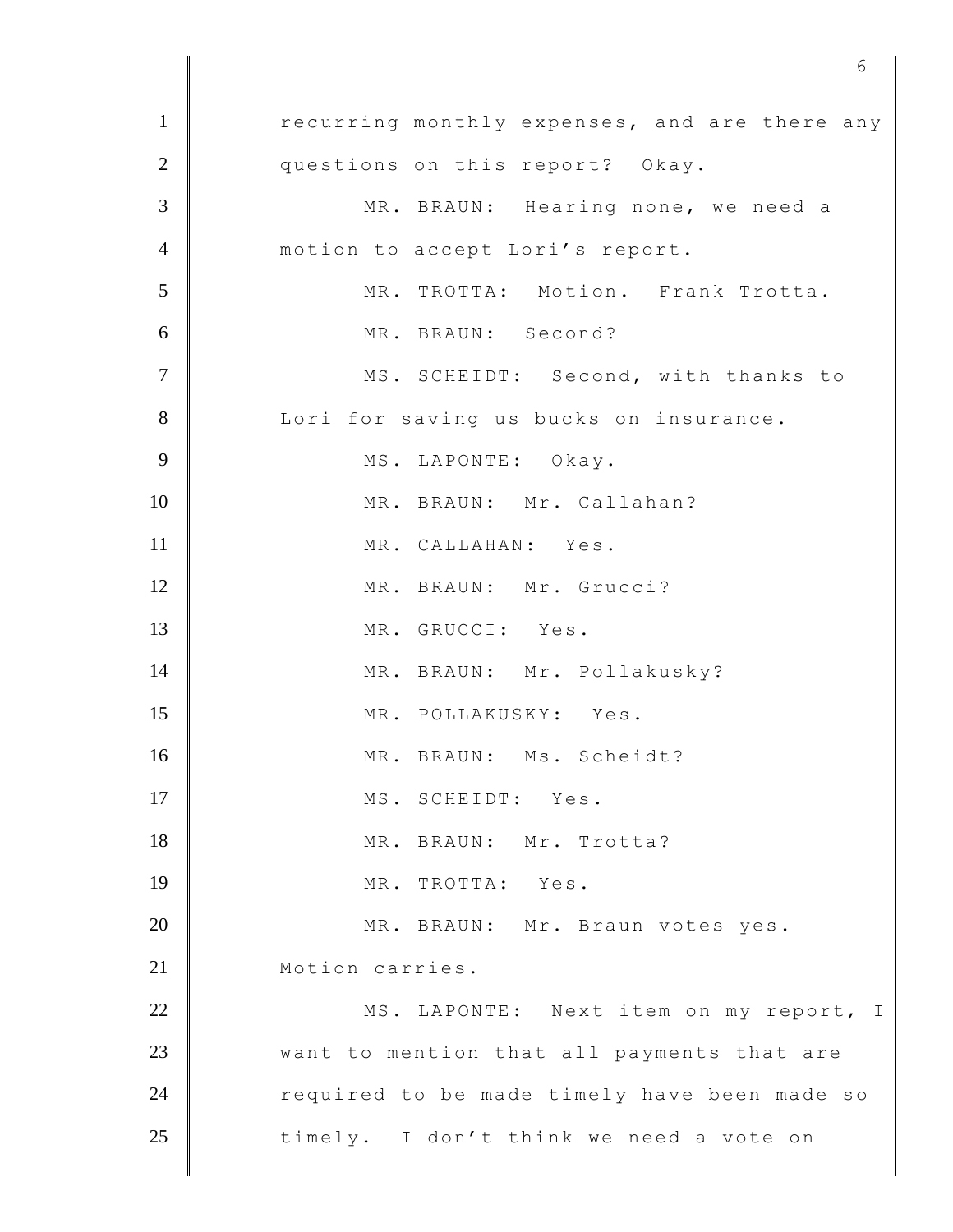1 that, right, Fred? 2 MR. BRAUN: No. 3 MS. LAPONTE: Okay.  $4 \parallel$  The next item is -- I want to mention, 5 we just did have an audit committee report 6 and the auditors presented the financial 7 Statements. They've been reviewed and 8 approved by us, so now we are presenting them 9 to you. We presented them to the Audit 10 Committee this morning. 11 MS. MULLIGAN: And the Audit Committee 12 made a motion to bring them forward to the 13 board for you to accept them officially. I 14 think we need, if there's any questions, but 15 a resolution. 16 | MR. BRAUN: We do need a motion to 17 accept the recommendation from the Audit 18 Committee. 19 MR. GRUCCI: So moved. Felix Grucci. 20 MR. BRAUN: Thank you. Second. 21 MR. TROTTA: Second. 22 MS. SCHEIDT: And Ann-Marie. Defer to 23 Frank's second. 24 MR. BRAUN: Mr. Callahan? 25 MR. CALLAHAN: Yes.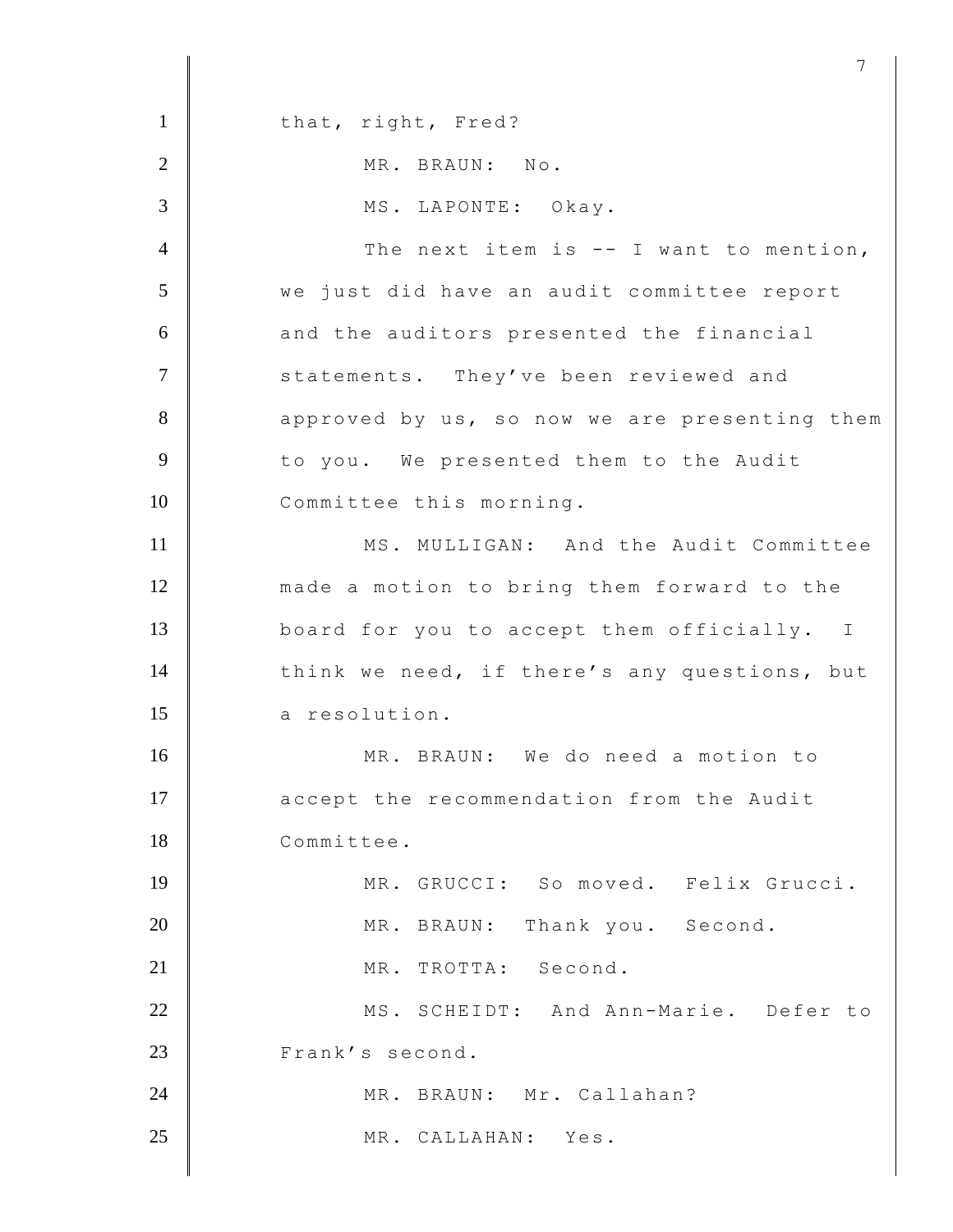|                | $\circ$                                      |
|----------------|----------------------------------------------|
| $\mathbf{1}$   | MR. BRAUN: Mr. Grucci?                       |
| $\overline{2}$ | MR. GRUCCI: Yes.                             |
| 3              | MR. BRAUN: Mr. Pollakusky?                   |
| $\overline{4}$ | MR. POLLAKUSKY: Yes.                         |
| 5              | MR. BRAUN: Ms. Scheidt?                      |
| 6              | MS. SCHEIDT: Yes.                            |
| $\overline{7}$ | MR. BRAUN: Mr. Trotta?                       |
| 8              | MR. TROTTA: Yes.                             |
| 9              | MR. BRAUN: Mr. Braun votes yes.              |
| 10             | Financial report is accepted.                |
| 11             | MS. LAPONTE: The last item that I want       |
| 12             | to mention in this section is the PARIS      |
| 13             | report for the LDC. It's not as              |
| 14             | comprehensive as our other report, but it is |
| 15             | a report that's included in your packages    |
| 16             | that will be submitted by -- that's due the  |
| 17             | end of the month along with the audited      |
| 18             | financial statements.                        |
| 19             | Are there any questions on that              |
| 20             | package?                                     |
| 21             | MR. BRAUN: Hearing none, we need a           |
| 22             | motion for Lori and Lisa to file that report |
| 23             | on                                           |
| 24             | MR. POLLAKUSKY: So moved. Gary.              |
| 25             | MS. MULLIGAN: I just want to qualify         |
|                |                                              |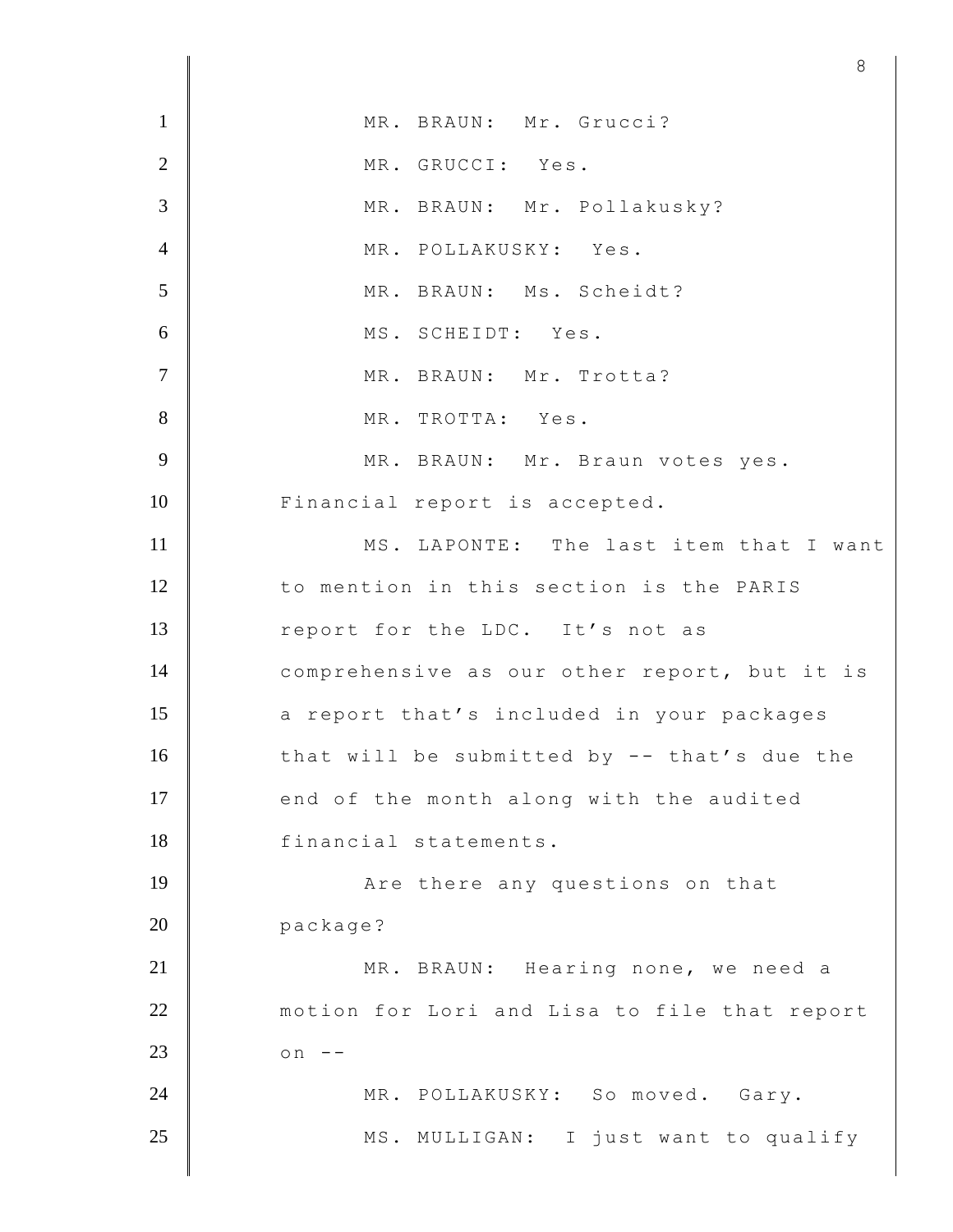1 one thing. Since it's early in the month,  $2$   $\parallel$  this meeting is happening a little bit 3 earlier than usual. We are still reviewing 4 everything. If there is a minor change to 5 it, we're going to continue to work through 6 it. We want you to accept it in -- like in 7 | Concept, I guess, is the way we should phrase 8 it. But we're going to work, if everybody is 9 | Okay with it, Lori and I will work with Fred 10 to make sure that he's aware of any changes 11 that we're making. 12 With the LDC, I think thery're going to 13 be few and far between, but you never know. 14 MR. BRAUN: Gary, did you have 15 something? 16 MR. POLLAKUSKY: No, I said so moved 17 With Lisa's caveat, so --18 MS. MULLIGAN: Thank you. 19 MR. BRAUN: Is there a second? 20 MS. SCHEIDT: Second. 21 | MR. BRAUN: Remember, this has to be 22 filed by March 31st. Mr. Callahan? Mr. 23 Callahan, are you there? Mr. Grucci? 24 MS. MULLIGAN: Let me --25 MR. GRUCCI: Yes.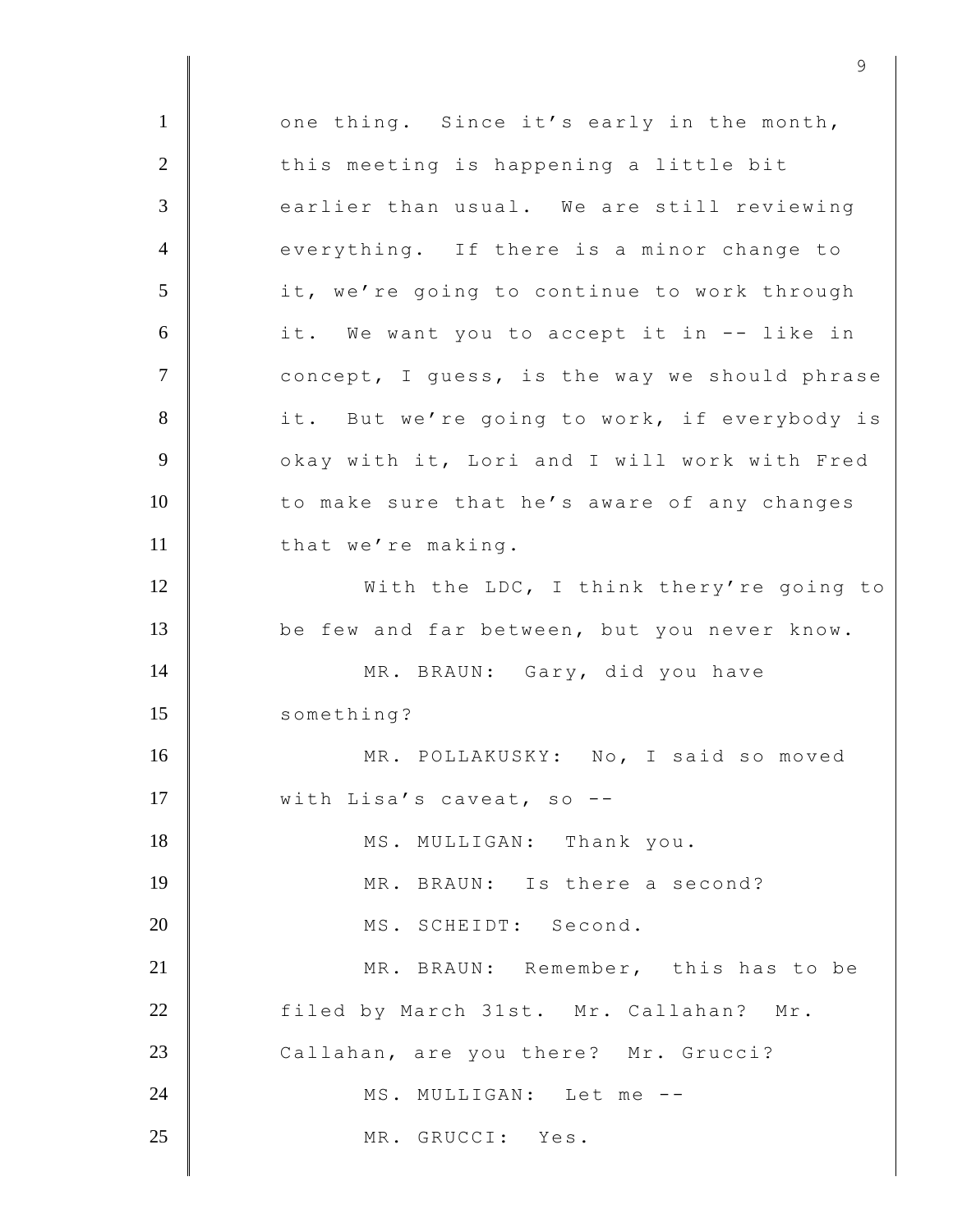1 | MS. MULLIGAN: I'm so sorry. I just 2 Want to add one more statement. 3 Substantially in this form is what we're 4 qoing to adopt it as. For some reason,  $5$   $\parallel$  Annette can't join the meeting, so I just -- $6$  | I wanted to -- I told her I'd be her voice, 7 | so she just sent me a note. 8 MR. BRAUN: As part of the motion. 9 MS. MULLIGAN: Yes, as part of the 10 motion. We're accepting it substantially in 11 this form. 12 MR. BRAUN: Let's try again. 13 Mr. Callahan? 14 MR. CALLAHAN: Yes. 15 | MR. BRAUN: Mr. Grucci? 16 MR. GRUCCI: Yes. 17 MR. BRAUN: Mr. Pollakusky? 18 MR. POLLAKUSKY: Yes. 19 MR. BRAUN: Ms. Scheidt? 20 | MS. SCHEIDT: Yes. 21 MR. BRAUN: Mr. Trotta? 22 MR. TROTTA: Yes. 23 MR. BRAUN: Mr. Braun votes yes. We 24 are okay to file. 25 | I have suggested to Ryan Silver and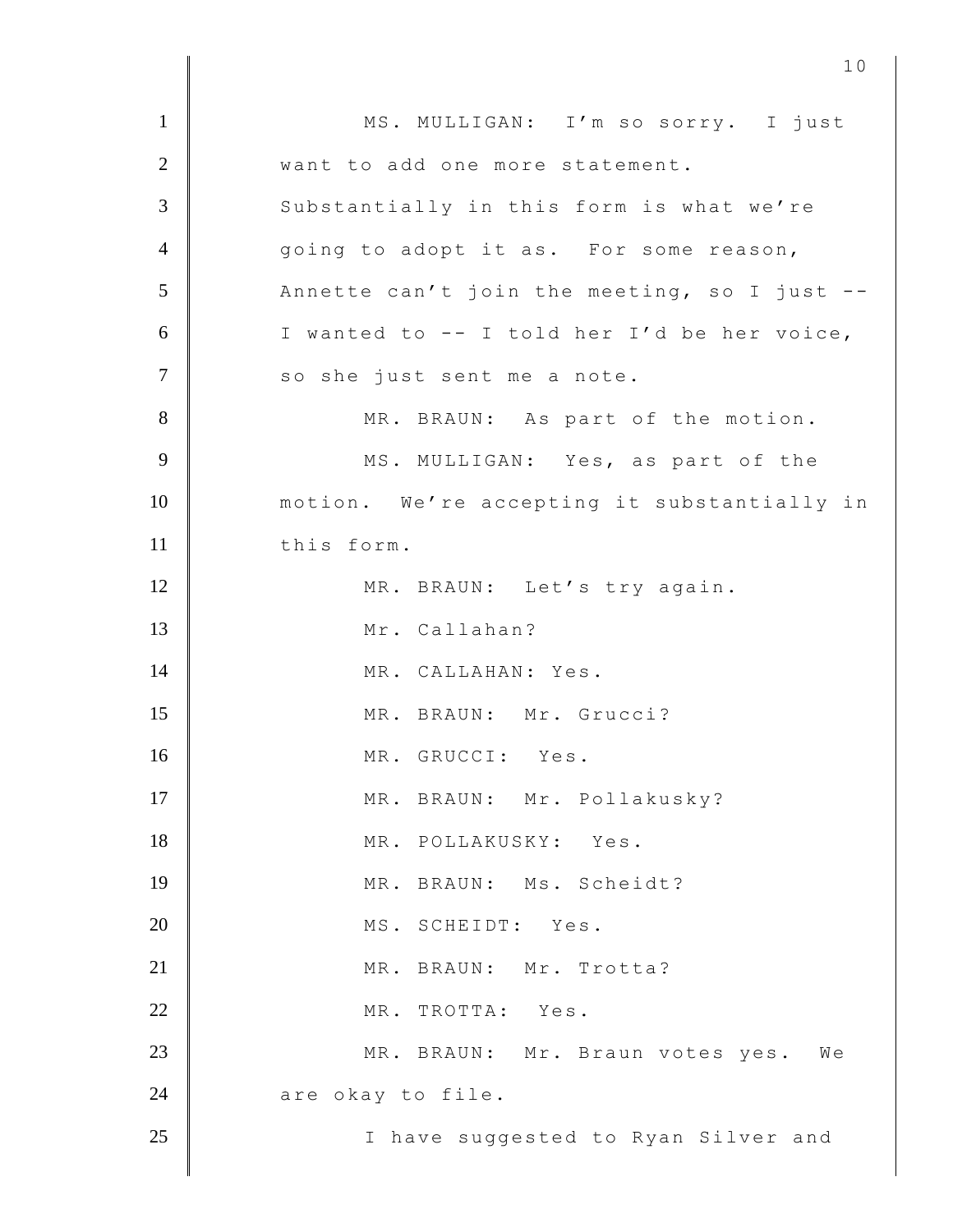| $\mathbf{1}$   | Lisa and Lori will shoot me for this, I      |
|----------------|----------------------------------------------|
| $\overline{2}$ | didn't volunteer their names.                |
| 3              | MS. MULLIGAN: I volunteer. I'm happy         |
| $\overline{4}$ | -- not happy, but I would be satisfied.      |
| 5              | MR. BRAUN: NYSEDC comes up with some         |
| 6              | kind of a user work group or advisory group, |
| $\tau$         | call it whatever you want, because PARIS has |
| 8              | never been a user friendly system since its  |
| 9              | beginning, but they are not very acceptable  |
| 10             | to changes or suggestions, but I think we    |
| 11             | need to get this a little bit stronger,      |
| 12             | because it's a real bear for Lisa, Lori, and |
| 13             | the staff here to have to go through this    |
| 14             | every year, and once it's submitted, if they |
| 15             | find something after the fact, it's almost   |
| 16             | impossible to correct, so -- and even if a   |
| 17             | project is completed and no longer on the    |
| 18             | books, it's got to be carried forward for a  |
| 19             | period of time.                              |
| 20             | So I think it's time that our trade          |
| 21             | counsel, if you want to look at it that way  |
| 22             | up in Albany puts a little bit more pressure |
| 23             | on PARIS and maybe through the Comptroller's |
| 24             | Office, but we need to get to -- it's got to |
| 25             | be improved somehow.                         |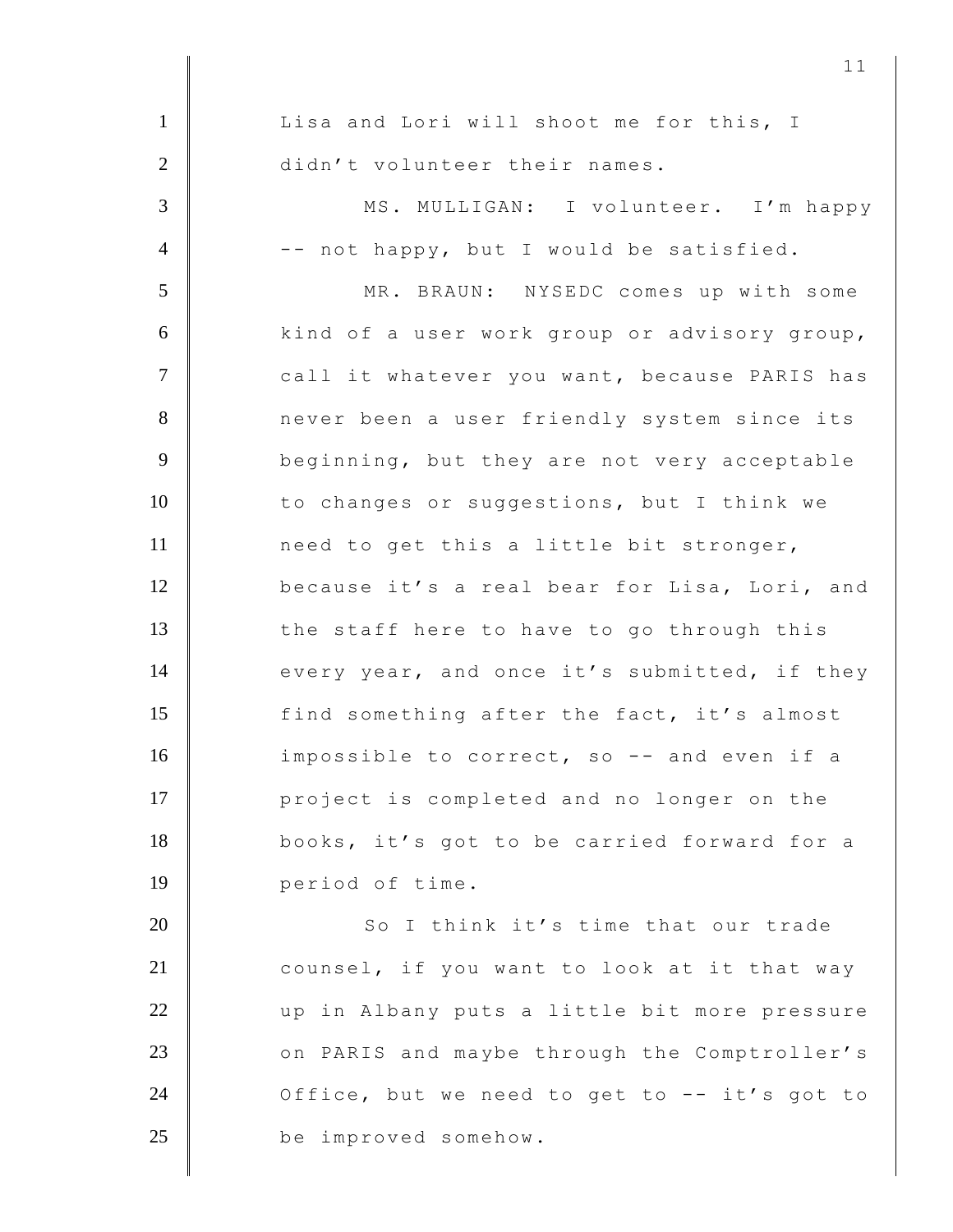1 | All right, Lisa, I'll turn it back to  $2 \parallel$  you. 3 MS. MULLIGAN: So the next item -- 4 thank you, Fred. The next item on the 5 agenda, I'm actually going to kick back to 6 you is our board assessments, so thank you 7 | everybody for getting your assessments in to  $8 \parallel$  us. 9 Tred has reviewed them all. We have, I 10 guess a synopsis of your feedback that's 11 **posted on our website, and Fred's just going** 12 to go through some highs or lows of it. 13 MR. BRAUN: Yeah, I would say people 14 are generally satisfied the way everything is 15 being run. 16 As has been the situation in the past, 17 there are a number of items that I think we 18 need to take a look at. I'm going to defer 19 that to when we're back in person and can 20 have a half hour, an hour discussion, but 21 **Quare 21** pretty much focuses on the areas that you've  $22$  seen in the past; strategic planning, 23 Community impressions and satisfaction of the 24  $\parallel$  IDA and it gets to the question of what is  $25$   $\parallel$  the IDA community? Is it just a commercial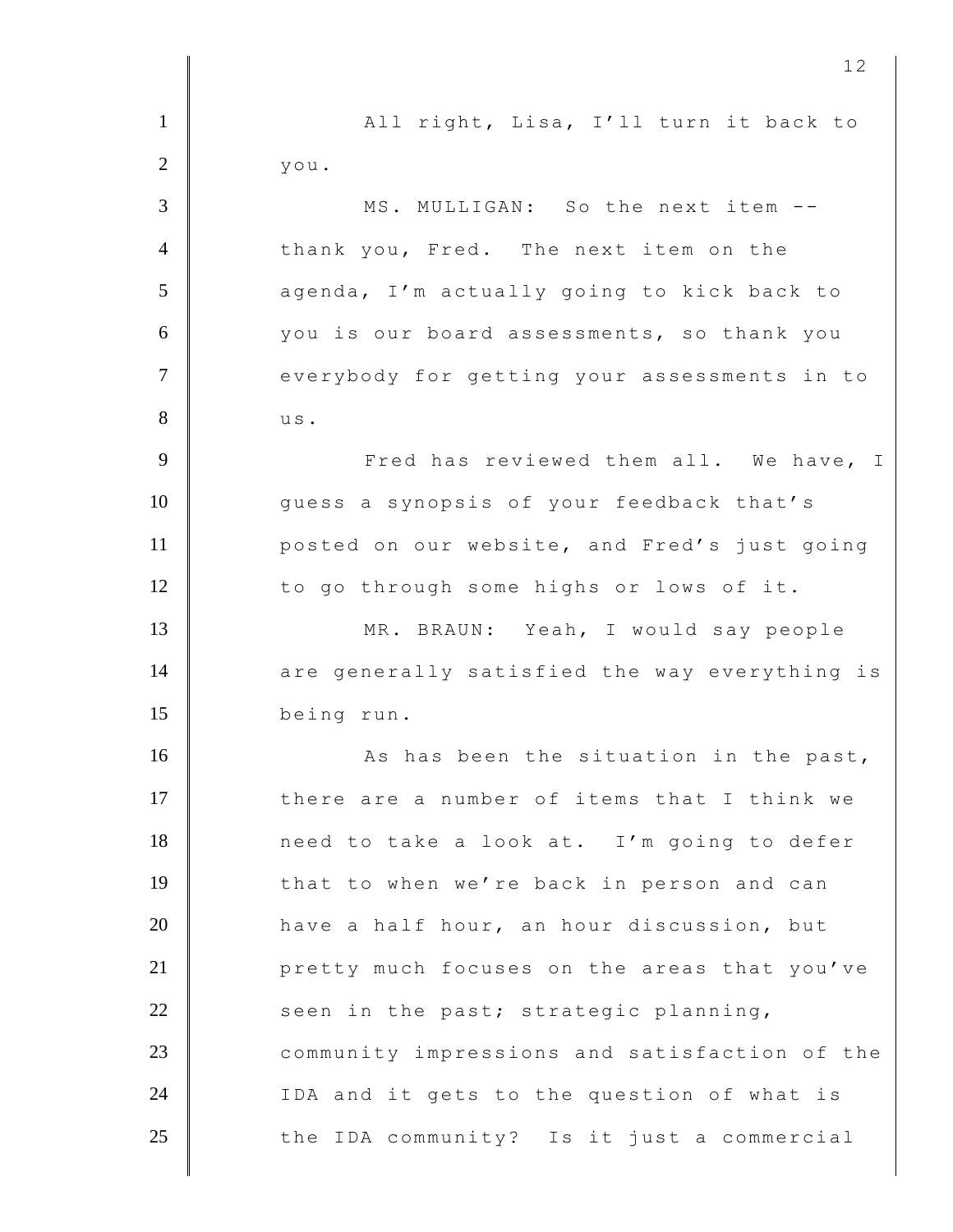1 industrial base, or does it go much deeper 2 than that? 3 I think we also need to look at a 4 | little bit about education. People, despite 5 the fact that I think Lisa throws a lot of 6 stuff at all of you, I think some people 7 Still question as to whether or not they're 8 getting enough information, and if not, in 9 what format should we do that? 10 | Capital budgeting and last but not 11 **least, marketing.** That's been a topic of 12 discussion for the last three or four years 13 and we probably need to give that a little 14 bit more attention. 15 So as soon as we get back in person, 16 whether that's next month or the following 17 month, I think we'll go over some of these 18 categories or highlights in much greater 19 depth. 20 I don't know if there are any questions 21 on that? 22 MR. GRUCCI: Did you get all of the 23 Tesponses that came back, were they from all 24 **c** of the members? 25 MS. MULLIGAN: Yes.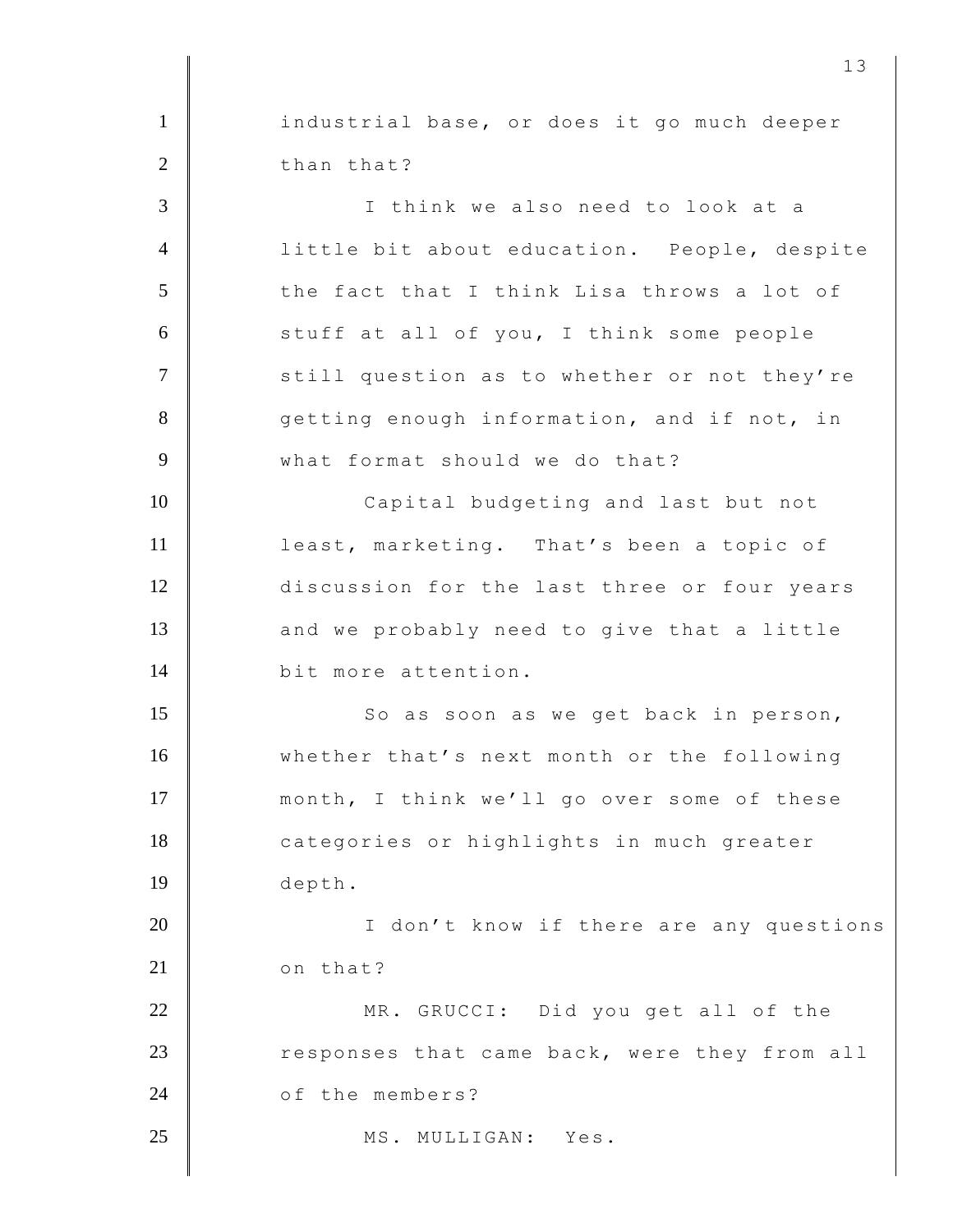| $\mathbf{1}$   | MR. BRAUN: Yes. What I do is I go             |
|----------------|-----------------------------------------------|
| $\overline{2}$ | through them, look at each category, come up  |
| $\overline{3}$ | with an average for all seven of us, and that |
| $\overline{4}$ | gets put on our website.                      |
| 5              | And I think -- is it filed in Albany,         |
| 6              | Lisa? Or just on the website? Is that part    |
| $\overline{7}$ | of PARIS?                                     |
| $8\,$          | MS. MULLIGAN: Just, we affirm in PARIS        |
| 9              | that they have, in fact, been done, but the   |
| 10             | specific -- and it's not specific. It's not   |
| 11             | each of your responses, but the overview, the |
| 12             | averages of the responses that goes in a      |
| 13             | sheet. None of the comments are included in   |
| 14             | there, just the numerical information, and    |
| 15             | that is on our website.                       |
| 16             | MR. BRAUN: Okay.                              |
| 17             | MS. MULLIGAN: The next item on the            |
| 18             | agenda is the harassment training. We have a  |
| 19             | few people who haven't completed it yet.      |
| 20             | Okay, so I -- yes, I think everybody          |
| 21             | knows who they are. If you need us to send    |
| 22             | that link again, just let us know. It's not   |
| 23             | -- it'll take you about a half an hour. It's  |
| 24             | $not --$                                      |
| 25             | MR. GRUCCI: Do you have to make an            |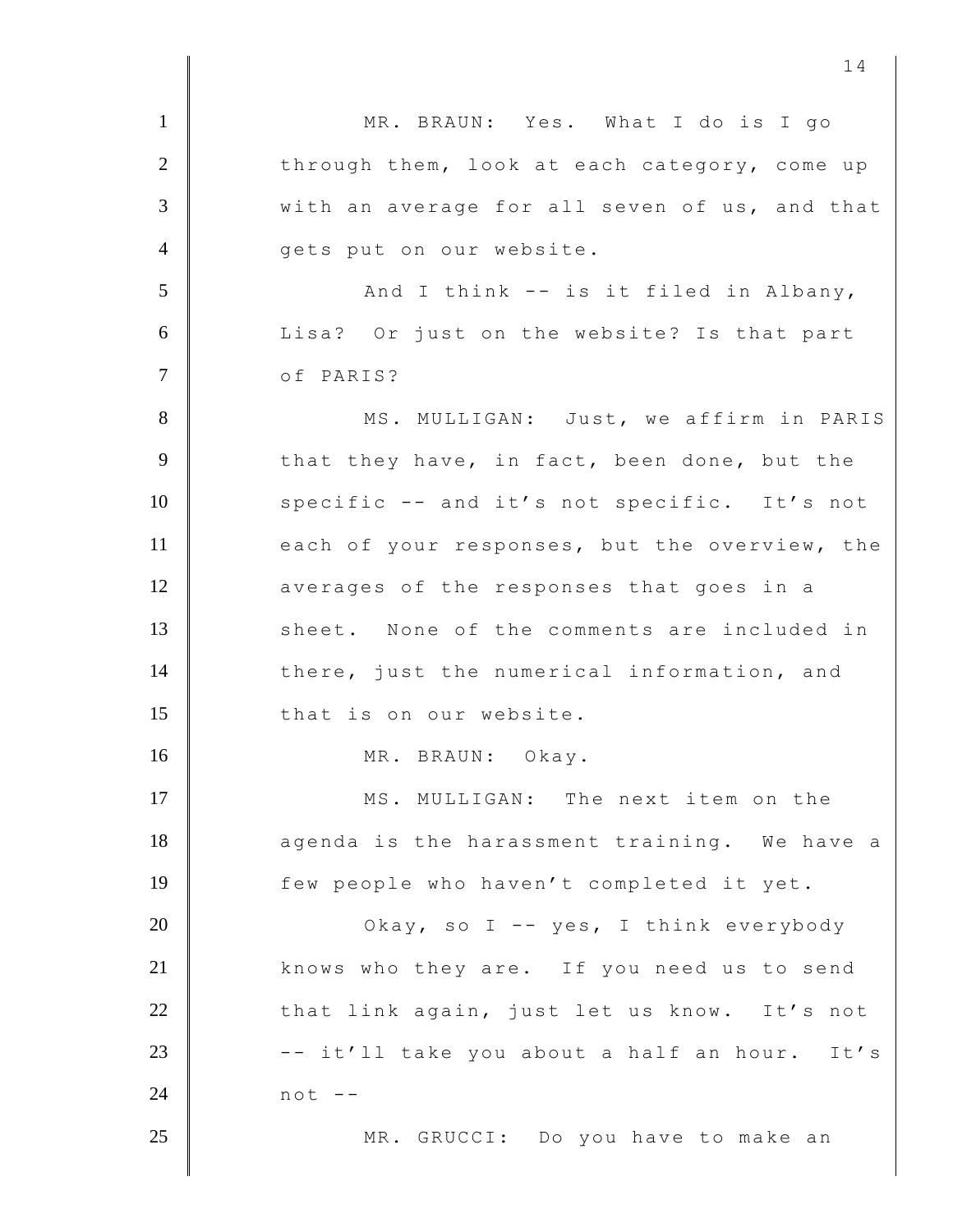1 appointment for that, or can you just log 2 into the link and take the course? 3 MS. MULLIGAN: Just click the link 4 whenever you have time, and I think you can 5 probably pause it, too, if you -- I'm pretty 6 sure -- I just didn't hit "next" and went and 7 | took care of a couple of things and then went 8 back to it, so it's something that you can do 9 on your time. 10 | MR. BRAUN: I will do my best to 11 | complete mine today. 12 MR. GRUCCI: I don't feel so bad if the 13 chairman hasn't done his. 14 MS. MULLIGAN: Please let us know if 15 | vou're having any issues with the technology 16 or if there's any problems with it. But 17 that's the last thing I have on the agenda, 18 unless anyone has anything else for the LDC? 19 MR. BRAUN: Hearing none, take a motion 20 to adjourn. 21 | MR. GRUCCI: Motion. Felix Grucci. 22 MR. BRAUN: Second? 23 | MS. SCHEIDT: Second. Ann-Marie. 24 MR. BRAUN: Great, on the vote. 25 Mr. Callahan?